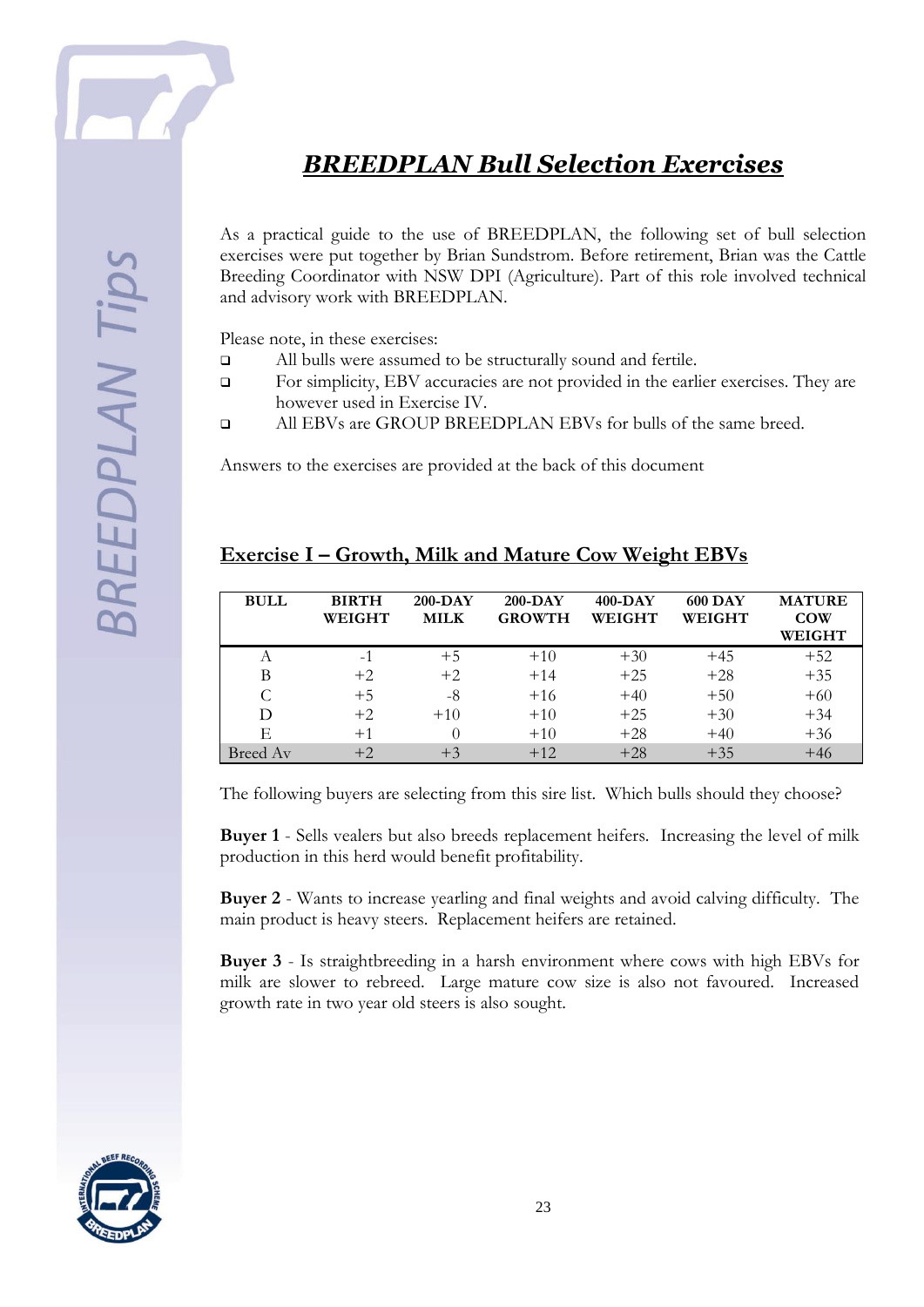From the following catalogue, advise the clients on their bull choice. Assume all bulls have adequate scrotal circumference for the desired mating load.

| <b>BULL</b> | <b>400 DAY</b><br>WEIGHT | <b>600 DAY</b><br>WEIGHT | <b>SCROTAL SIZE</b> | <b>DAYS TO</b><br><b>CALVING</b> |  |
|-------------|--------------------------|--------------------------|---------------------|----------------------------------|--|
| A           | $+40$                    | $+50$                    | $+1.2$              | $-9$                             |  |
| B           | $+44$                    | $+40$                    | $+2.0$              | -6                               |  |
|             | $+34$                    | $+40$                    | $-0.5$              | $+9$                             |  |
| D           | $+48$                    | $+58$                    | $-1.0$              | $+12$                            |  |
| E           | $+43$                    | $+51$                    | $+2.5$              | $-4$                             |  |
| Breed Av    | $+36$                    | $+43$                    | $+0.4$              |                                  |  |

**Buyer 1** - Has a commercial pure bred herd turning off two year old steers and seeks to improve female fertility, while maintaining heavy steer weights.

**Buyer 2** - Intends to use the bull as a terminal cross over cross bred cows, selling both the heifers and steers as finished yearlings.

**Buyer 3** - Wishes to increase scrotal size in this stud herd. Yearling bulls are sold and in the past some have been marginal for SS. Clients are predominantly breeders of yearling steers.

## **Exercise III – Carcase EBVs**

The following is a selection of sires from a British breed catalogue. Which bull should the two clients buy?

| <b>BULL</b> | <b>400 DAY</b><br>WEIGHT | <b>600 DAY</b><br>WEIGHT | <b>RUMP FAT</b> | <b>EMA</b> | <b>RBY</b> | IMF    |
|-------------|--------------------------|--------------------------|-----------------|------------|------------|--------|
| A           | $+58$                    | $+83$                    | $+1.3$          | $+0.3$     | $-0.2$     | $+0.3$ |
| В           | $+50$                    | $+74$                    | $-0.2$          | $+2.0$     | $+0.1$     | $-0.1$ |
| C           | $+55$                    | $+80$                    | $-0.7$          | $+4.1$     | $+0.4$     | $+0.1$ |
| D           | $+56$                    | $+78$                    | $+0.8$          | $+2.0$     | $+0.1$     | $-0.2$ |
| Breed Av    | $+52$                    | $+68$                    | $+0.2$          | $+1.6$     | 0.0        | 0.0    |

**Buyer 1** - Sells yearling steers to a feedlot which is long-term feeding for Japan and has been advised to increase size and growth to 2 years, reduce fatness, maintain or improve muscularity and improve marbling.

**Buyer 2** - Breeds yearling steers, from European x Dairy cross cows. She has difficulty in finishing yearling steers and seeks to improve this.